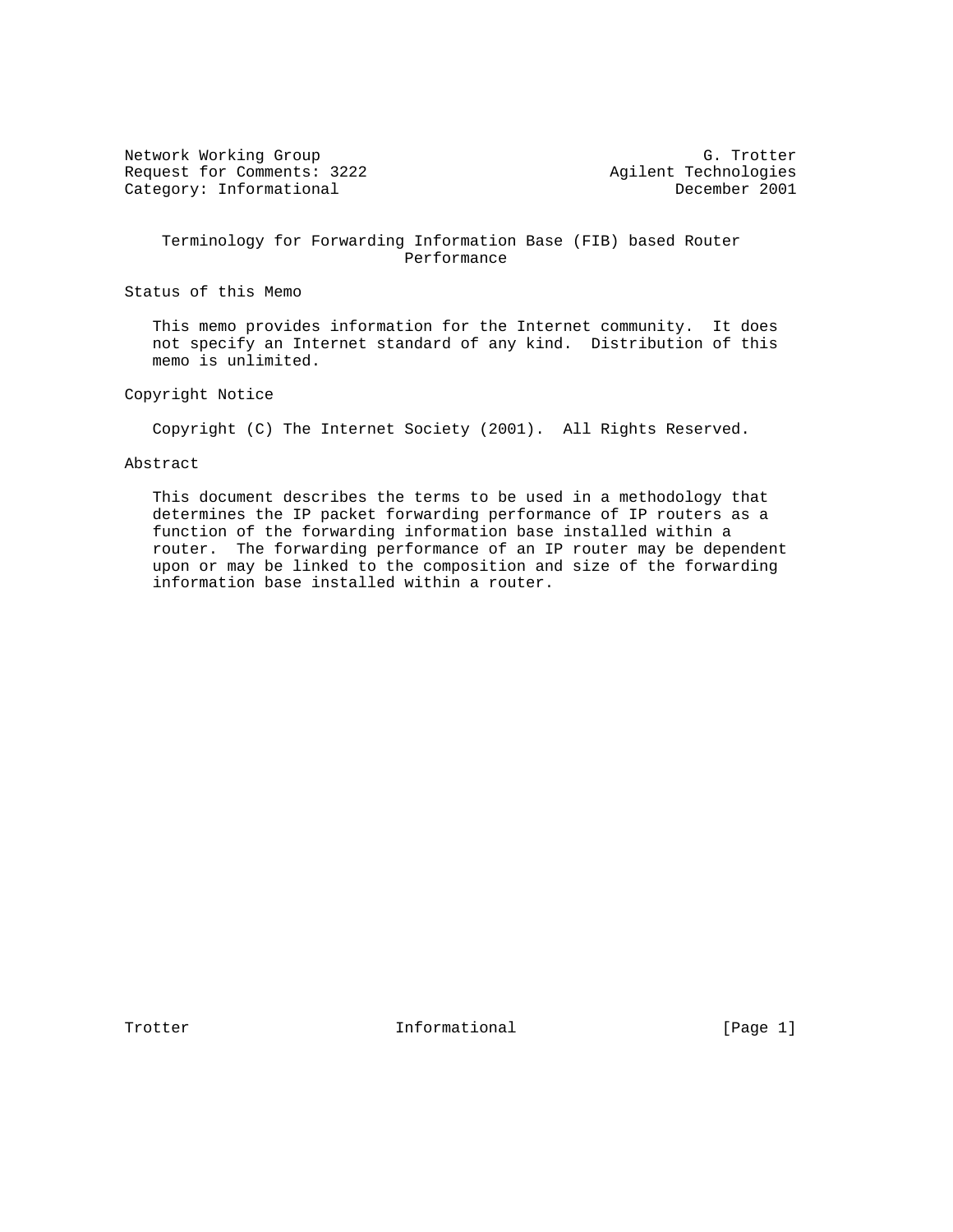Table of Contents

| 5.7 Forwarding Information Base Prefix Distribution 7        |  |
|--------------------------------------------------------------|--|
| 5.8 Per-Interface or Per-Card Forwarding Information Base 8  |  |
| 5.9 Per-Interface Forwarding Information Base Cache 9        |  |
|                                                              |  |
|                                                              |  |
| 6.1 Maximum Forwarding Information Base Size 11              |  |
| 6.2 Forwarding Information Base Learning Time 11             |  |
| 6.3 Forwarding Information Base-dependent Throughput 12      |  |
| 6.4 Forwarding Information Base-dependent Latency 12         |  |
| 6.5 Forwarding Information Base-dependent Frame Loss Rate 13 |  |
|                                                              |  |
|                                                              |  |
|                                                              |  |
|                                                              |  |

1. Introduction

 This document defines terms that are to be used in a methodology that determines the IP packet forwarding performance of IP routers as a function of the forwarding information base installed within the router.

 The objective of this methodology is to evaluate the performance levels of IP routers as forwarding information bases continue to grow in size and complexity of structure.

 This methodology utilizes the packet forwarding performance measurements described in [2]; reference will also be made to the associated terminology document [3] for these terms.

Trotter 10 Informational [Page 2]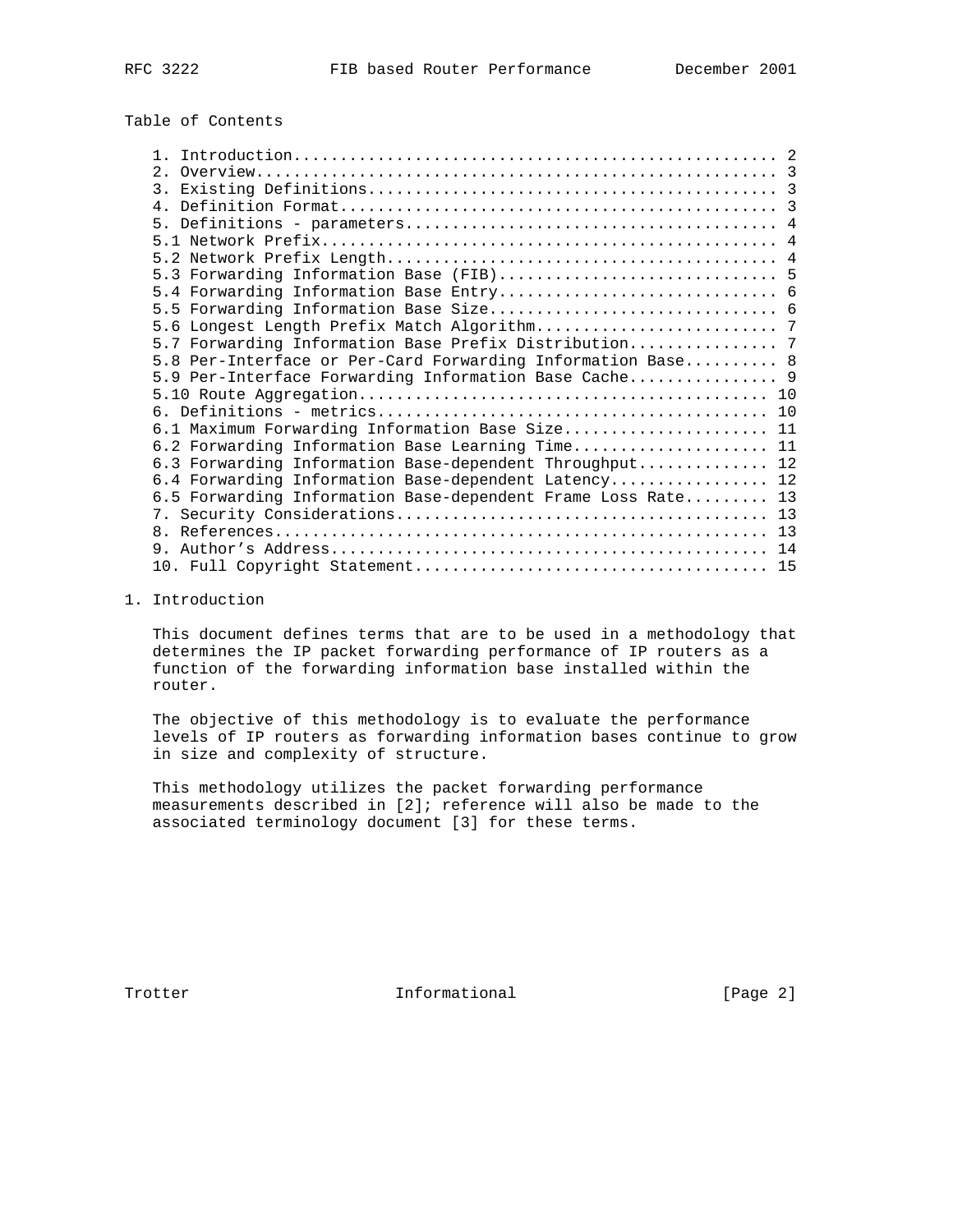# 2. Overview

 In order to measure the forwarding information base-based router performance, different forwarding information bases (5.3) are installed in the router. The two key elements describing the FIB are the FIB size (5.5) and FIB prefix distribution (5.7). The forwarding performance of a router may be dependent upon these two primary factors, particularly if FIB prefix distributions tend towards longer network prefixes (5.1). The FIB-dependent throughput, latency and frame loss rate (6.3, 6.4, 6.5), measured with fully meshed traffic flows [2], will reflect the change in performance of the router. Tests may need to be performed up to the maximum FIB size (6.1).

 When configuring the router for these measurements, the routes need to be manually entered into the router, or advertised via a routing protocol. It may take some period of time (the FIB learning time (6.2)) before the router learns all the routes.

 When routes are advertised into the router, the routes should be advertised in such a way so that route aggregation (5.10) does not occur. Also, the effect of a per-interface FIB cache (5.9) needs to be taken into account.

3. Existing Definitions

 [3] should be consulted before attempting to make use of this document. [2] contains discussions of a number of terms relevant to the benchmarking of network interconnect devices and should also be consulted.

4. Definition Format

 The definition format is the equivalent to that defined in [3], and is repeated here for convenience:

X.x Term to be defined. (e.g., Latency)

Definition:

The specific definition for the term.

Discussion:

 A brief discussion about the term, it's application and any restrictions on measurement procedures.

 Measurement units: The units used to report measurements of this term, if applicable.

Trotter 10 Informational [Page 3]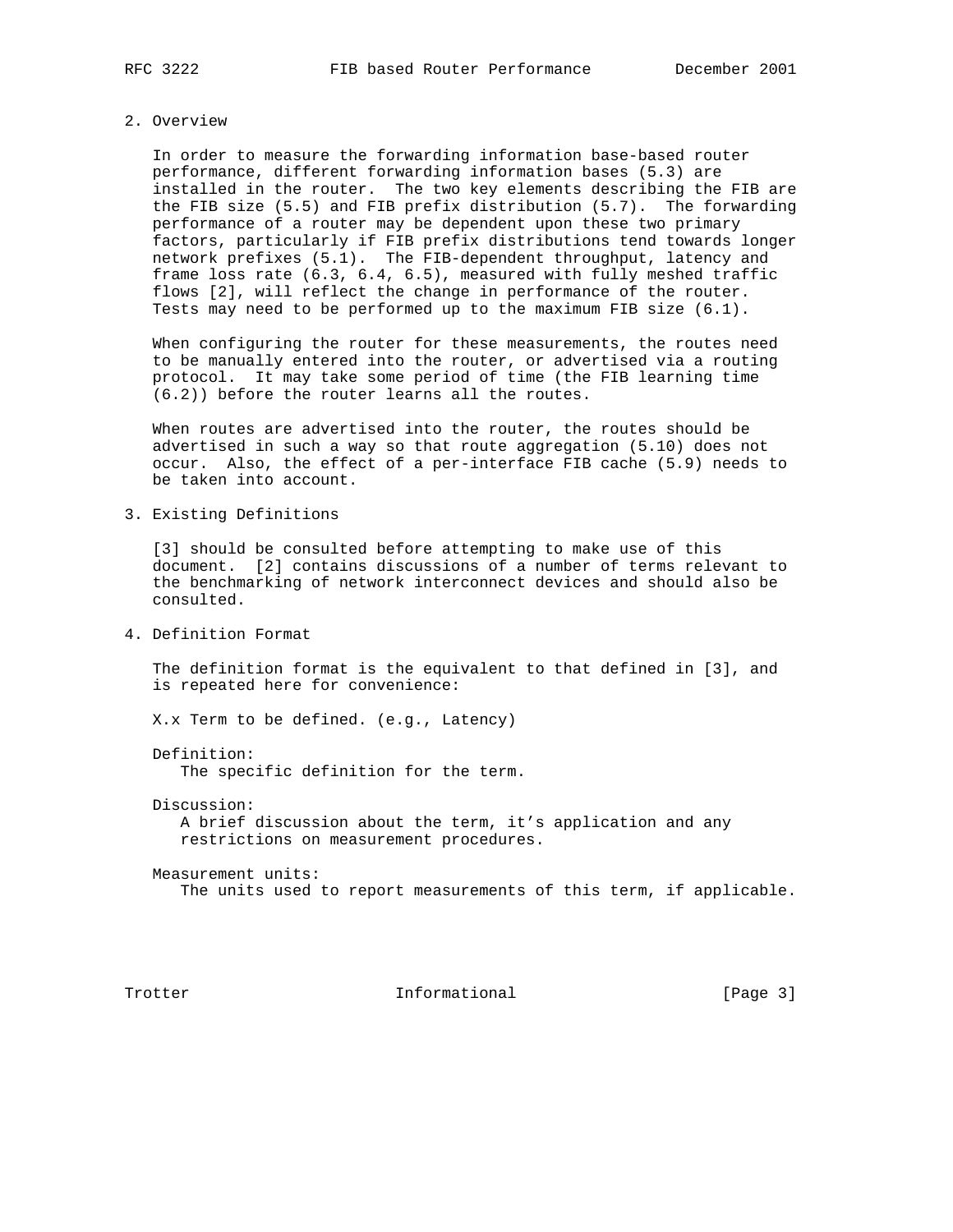List of issues or conditions that effect this term.

Issues:

 See Also: List of other terms that are relevant to the discussion of this term. 5. Definitions - parameters This section defines parameters that would dictate the execution of methodology to determine the FIB based forwarding performance of a router. 5.1 Network Prefix Definition: "A network prefix is . . . a contiguous set of bits at the more significant end of the address that defines a set of systems; host numbers select among those systems." (This definition is taken directly from section 2.2.5.2, "Classless Inter Domain Routing (CIDR)", in [4].) Discussion: In the CIDR context, the network prefix is the network component of an IP address. A common alternative to using a bitwise mask to communicate this component is the use of "slash (/) notation." Slash notation binds the notion of network prefix length (see 5.2) in bits to an IP address. E.g., 141.184.128.0/17 indicates the network component of this IPv4 address is 17 bits wide. Measurement units:

 $\langle n/a \rangle$ 

Issues:

 See Also: Network Prefix Length (5.2)

5.2 Network Prefix Length

Definition:

 The number of bits used to define the network prefix. Network prefixes, using CIDR terminology, are typically referred to as 15.35.128.0 /17, indicating that the network prefix is 17 bits long.

Trotter 10 Informational [Page 4]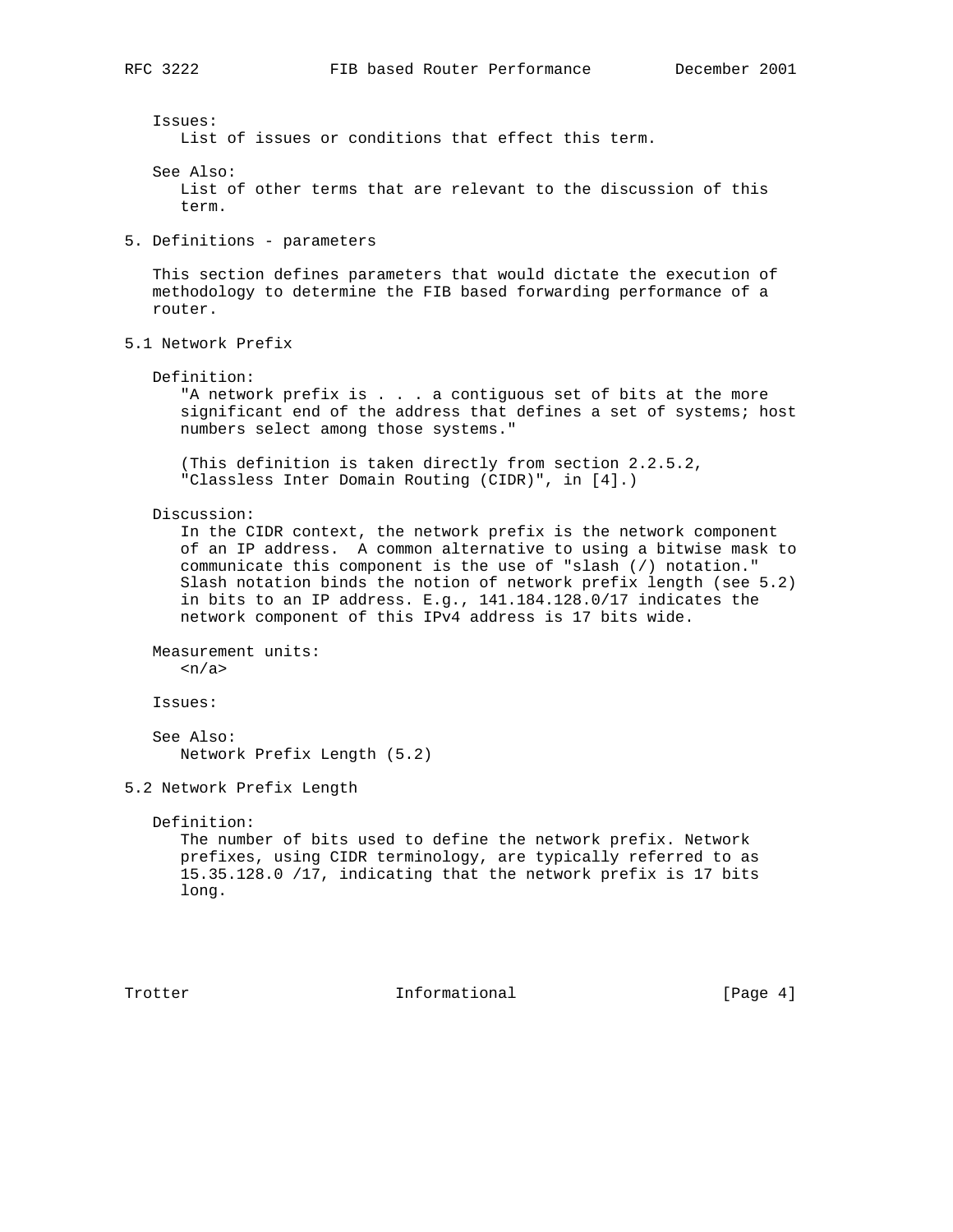Discussion: When referring to groups of addresses, the network prefix length is often used as a means of describing groups of addresses as an equivalence class. For example, 100 /16 addresses refers to 100 addresses whose network prefix length is 16 bits. Measurement units: bits Issues: See Also: network prefix (5.1) forwarding information base prefix distribution (5.7) 5.3 Forwarding Information Base (FIB) Definition: As according to the definition in Appendix B of [4]: "The table containing the information necessary to forward IP Datagrams, in this document, is called the Forwarding Information Base. At minimum, this contains the interface identifier and next hop information for each reachable destination network prefix." Discussion: The forwarding information base describes a database indexing network prefixes versus router port identifiers. A forwarding information base consists of [FIB size (5.5)] FIB entries (5.4). The forwarding information base is distinct from the "routing table" (or, the Routing Information Base), which holds all routing information received from routing peers. The forwarding information base contains unique paths only (i.e. does not contain secondary paths). Measurement units: <none>

Issues:

Trotter 10 Informational [Page 5]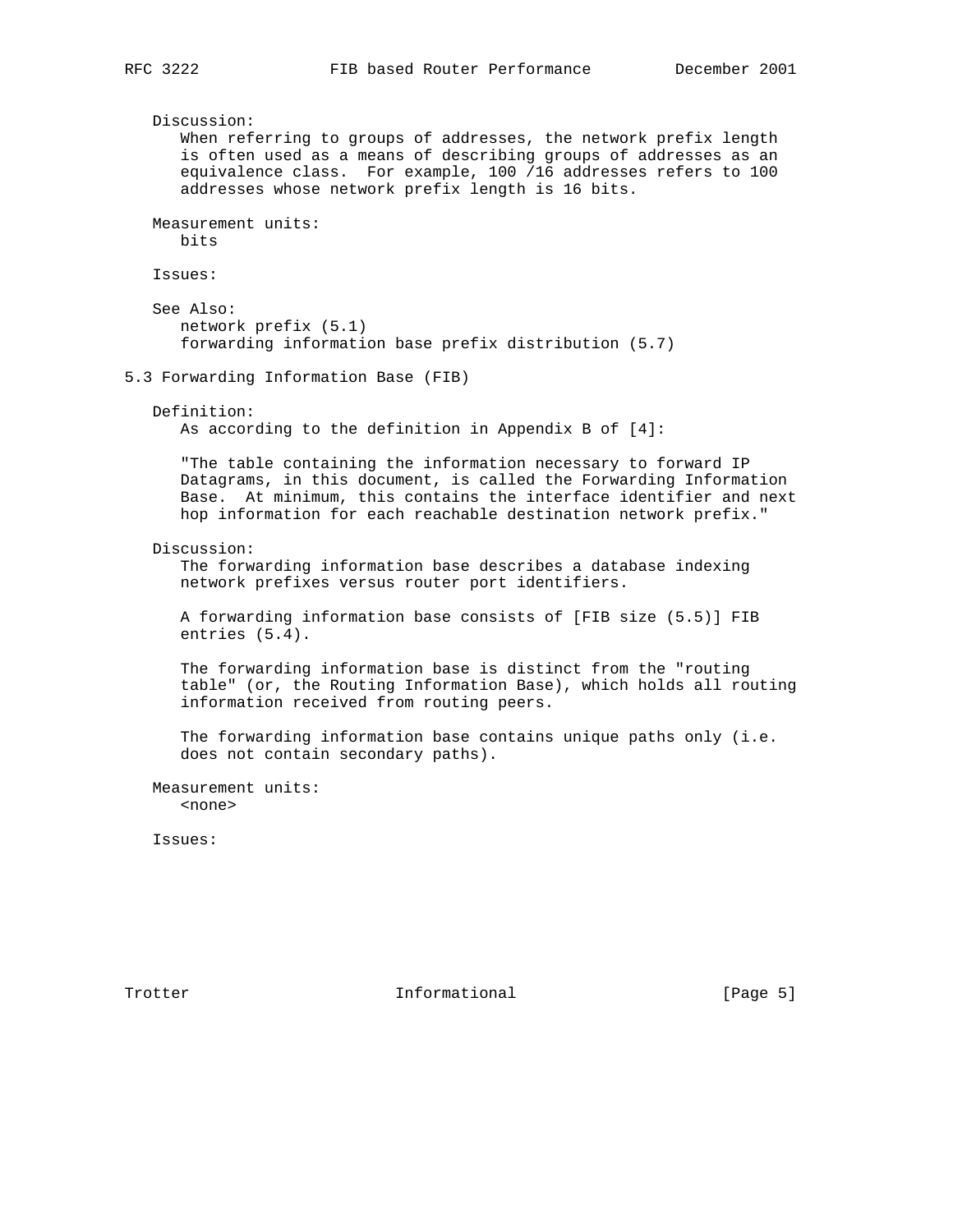```
 See Also:
       forwarding information base entry (5.4)
       forwarding information base size (5.5)
       forwarding information base prefix distribution (5.7)
      maximum forwarding information base size (6.1)
5.4 Forwarding Information Base Entry
    Definition:
      A single entry within a forwarding information base. This entry
      consists of the minimum amount of information necessary to make a
      forwarding decision on a particular packet. The typical
      components within a forwarding information base entry are a
      network prefix, a router port identifier and next hop information.
      This is an entry that the router can and does use to forward
      packets.
   Discussion:
      See (5.3).
   Measurement units:
     \langle n/a \rangle Issues:
    See Also:
       forwarding information base (5.3)
       forwarding information base size (5.5)
       forwarding information base prefix distribution (5.7)
      maximum forwarding information base size (6.1)
5.5 Forwarding Information Base Size
   Definition:
      Refers to the number of forwarding information base entries within
      a forwarding information base.
    Discussion:
      The number of entries within a forwarding information base is one
      of the key elements that may influence the forwarding performance
      of a router. Generally, the more entries within the forwarding
       information base, the longer it could take to find the longest
      matching network prefix within the forwarding information base.
   Measurement units:
      Number of routes
Trotter 10 Informational [Page 6]
```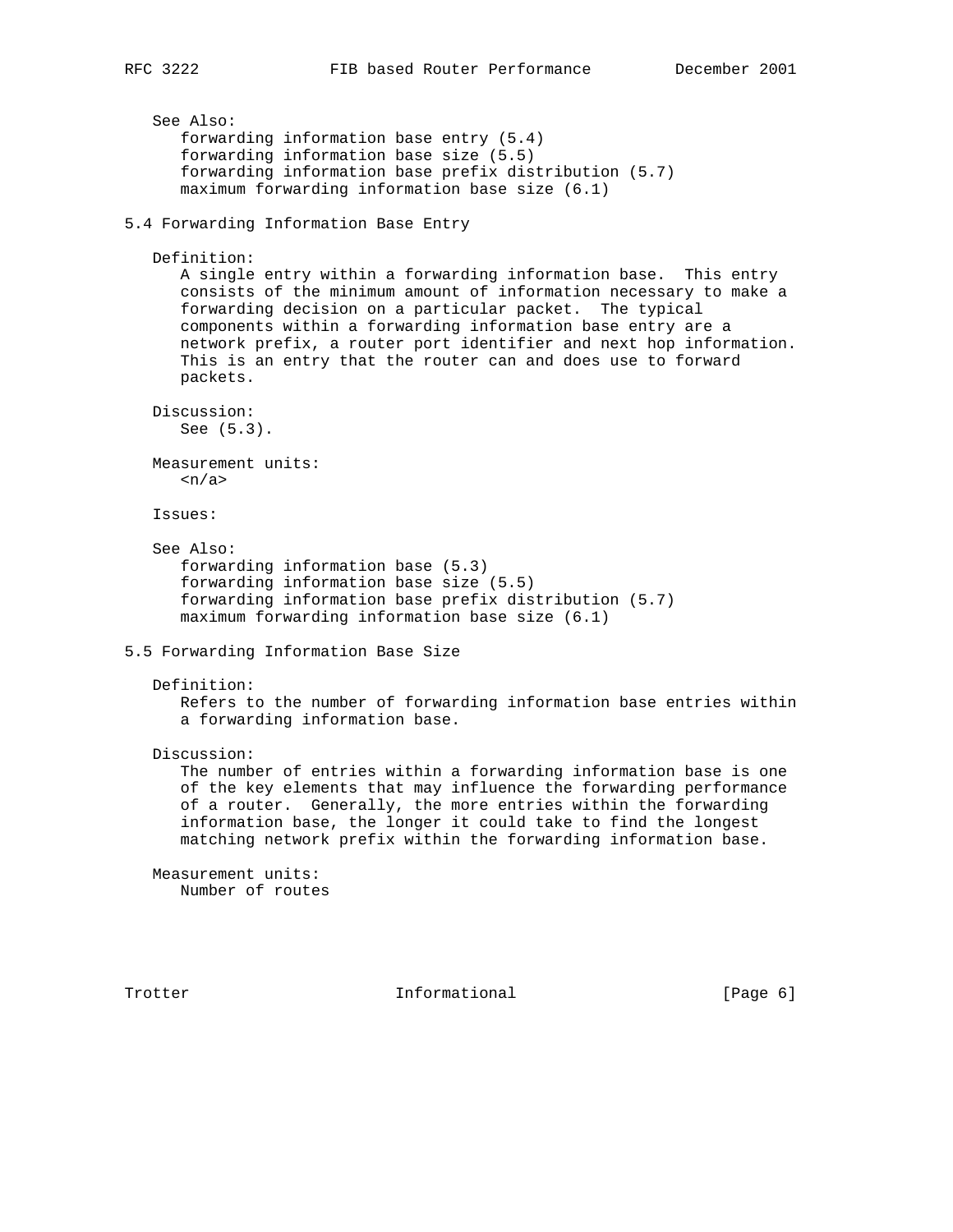Issues:

```
 See Also:
    forwarding information base (5.3)
    forwarding information base entry (5.4)
    forwarding information base prefix distribution (5.7)
    maximum forwarding information base size (6.1)
```
5.6 Longest Length Prefix Match Algorithm

```
 Definition:
```
 An algorithm that a router uses to quickly match destination addresses within received IP packets to exit interfaces on the router.

Discussion:

 Measurement Units: <none>

Issues:

See Also:

5.7 Forwarding Information Base Prefix Distribution

## Definition:

 The distribution of network prefix lengths within the forwarding information base.

Discussion:

 Network prefixes within the forwarding information base could be all of a single network prefix length, but, more realistically, the network prefix lengths will be distributed across some range.

 Individual performance measurements will be made against FIBs populated with the same network prefix length, as well as against FIBs with some distribution of network prefix lengths.

 The distribution of network prefix lengths may have an impact on the forwarding performance of a router. The longer the network prefix length, the longer it will take for a router to perform the longest length prefix match algorithm, and potentially the lower the performance of the router.

Trotter **Informational** Informational [Page 7]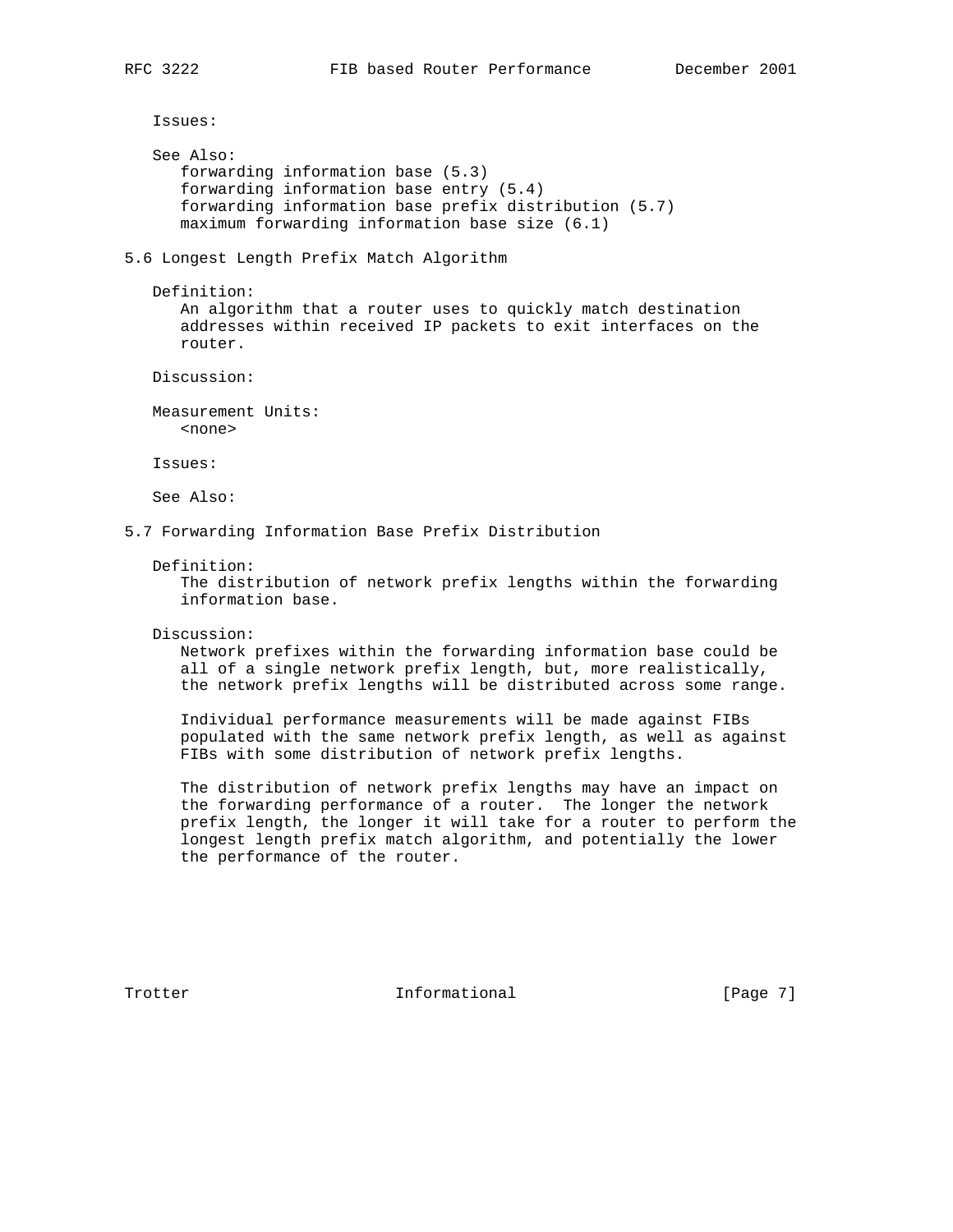Measurement units: The forwarding information base prefix distribution is expressed by a list of network prefix lengths and the percentage of entries within the forwarding information base with a particular network prefix length. For example, a forwarding information base prefix distribution is represented as:  $\{$  [/16, 100], [/20, 360], [/24, 540]} This indicates that 100 of the entries within the forwarding information base have a 16 bit network prefix length, 360 have a 20 bit network prefix length, and 540 have a 24 bit network prefix length. Issues: See Also: forwarding information base (5.3) forwarding information base entry (5.4) forwarding information base size (5.5) maximum forwarding information base size (6.1) 5.8 Per-Interface or Per-Card Forwarding Information Base Definition: A complete copy of the forwarding information base, installed on a router's card or individual physical interface to speed the destination address to network prefix lookup process. Discussion: Router manufacturers have developed many optimizations for routers, of which one optimization is to copy the forwarding information base to every interface or interface card on the router. By doing this, destination address / network prefix lookups can be performed on the interface or card, unloading a router's CPU. Measurement units:  $\langle n/a \rangle$  Issues: See Also: forwarding information base (5.3) per-interface forwarding information base cache (5.9)

Trotter **Informational** Informational [Page 8]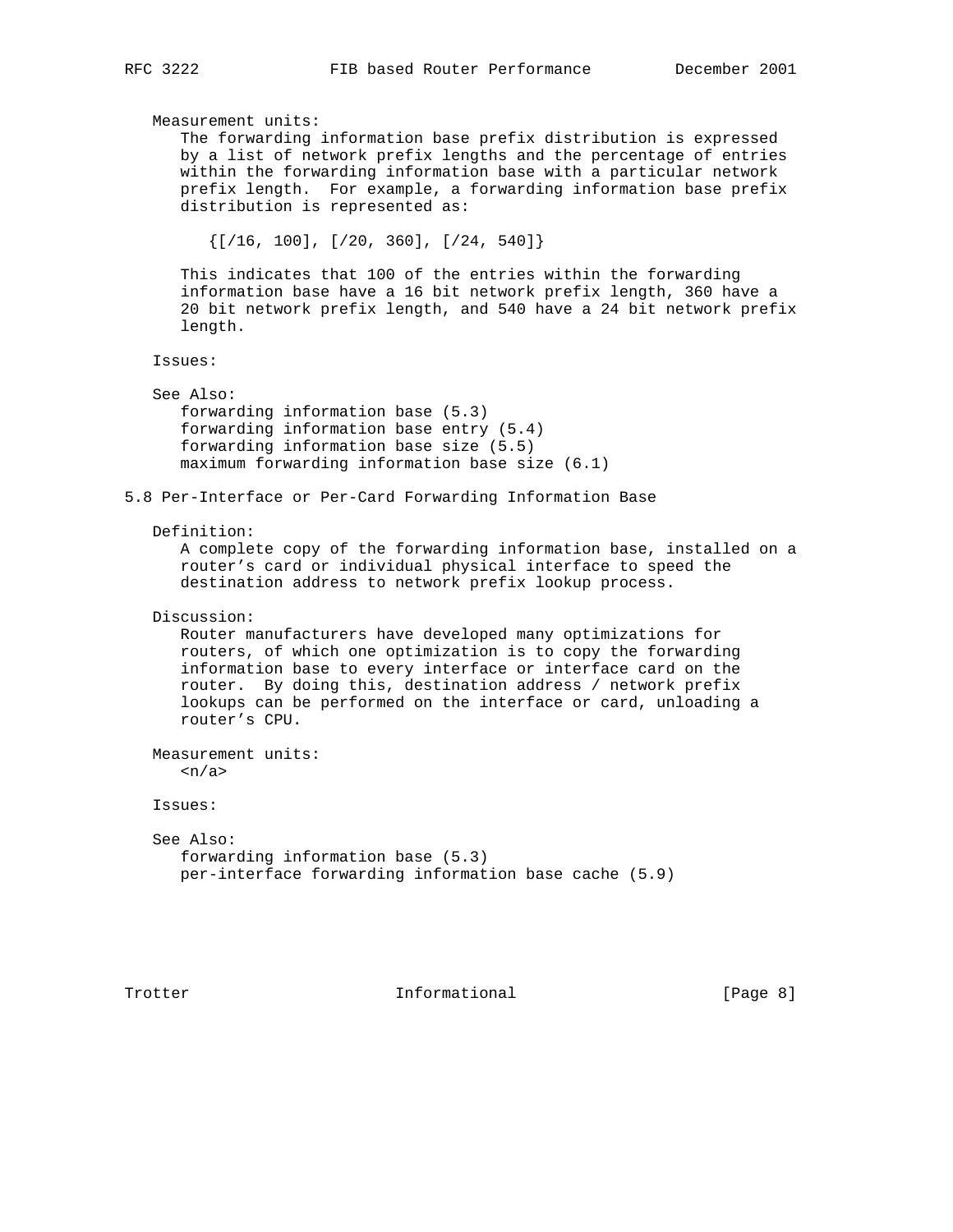# 5.9 Per-Interface Forwarding Information Base Cache

## Definition:

 A subset of a forwarding information base, installed on a router's interface card to speed the destination address / network prefix lookup process.

## Discussion:

 Prior to installing a complete copy of the forwarding information base on each interface of a router, a popular technique for speeding destination address lookups is to install a cache of frequently used routes on a router's interface.

 The most frequently used routes are placed in the forwarding information base cache. IP packets whose destination address does not match a network prefix within the per-interface forwarding information base cache are forwarded to a router's central processor for lookup in the complete forwarding information base.

 The implication for benchmarking the performance of a router as a function of the forwarding information base is significant. IP packets whose destination address matches an entry within the per-interface forwarding information base cache could be forwarded more quickly than packets whose destination address does not match an entry within the per-interface forwarding information base cache.

 To create useful benchmarks, the role of a per-interface forwarding cache needs to be considered. The nature of benchmarking tests to measure the impact of the forwarding performance of a router requires that the destination addresses within IP packets transmitted into the router be distributed amongst the total set of network prefixes advertised into the router. This negates the role of a per-interface forwarding information base cache, but serves to stress the forwarding information base-based packet forwarding performance of the router.

 Measurement units:  $\langle n/a \rangle$ 

Issues:

 See Also: forwarding information base (5.3) per-interface forwarding information base (5.8)

Trotter **Informational** Informational [Page 9]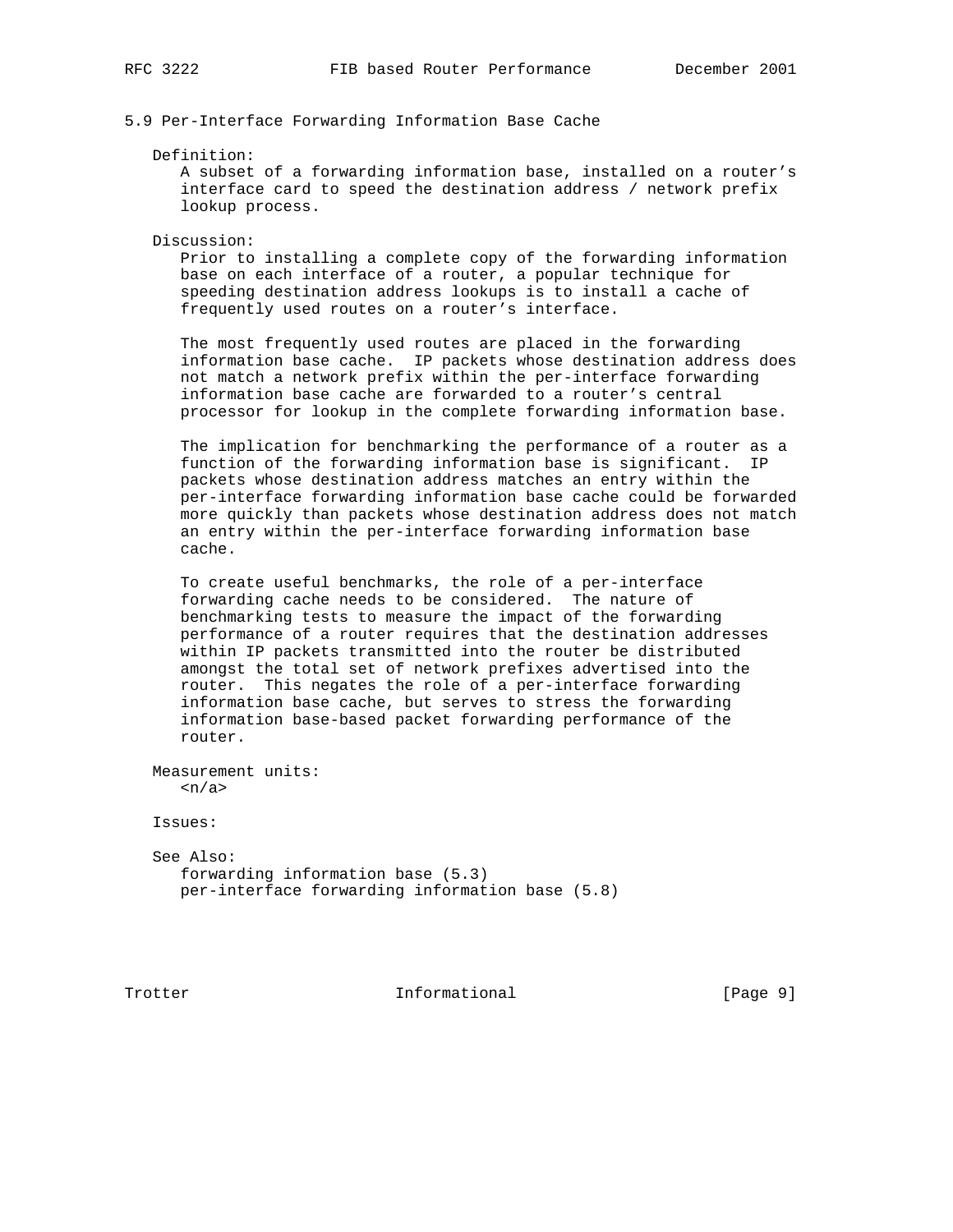5.10 Route Aggregation

Definition:

 The ability of a router to collapse many forwarding information base entries into a single entry.

Discussion:

 A router may aggregate routes in a forwarding information base into a single entry to conserve space.

 When advertising routes into a router to perform benchmarking tests as a function of the forwarding information base installed within the router, it is necessary to ensure that a router does not aggregate routes.

 Thus, when routes are advertised to the router or installed statically, care must be taken to ensure that the router does not aggregate routes.

 For example, if advertising a set of /24 network prefixes into a particular port on the router, 256 consecutive /24 routes, sharing a common leading 16 bits, should not be advertised on a single port. If this is done, then the router will install a single entry within the forwarding information base indicating that all networks matching a particular /16 network prefix are accessible through one particular entry.

 Route aggregation on a router can be turned off, but routes should still be advertised into the router in such a manner as to avoid route aggregation.

 Measurement units: <none>

Issues:

See Also:

6. Definitions - metrics

 This section defines the metrics, or results, that would characterized the FIB based forwarding performance of a router.

Trotter 10 Informational [Page 10]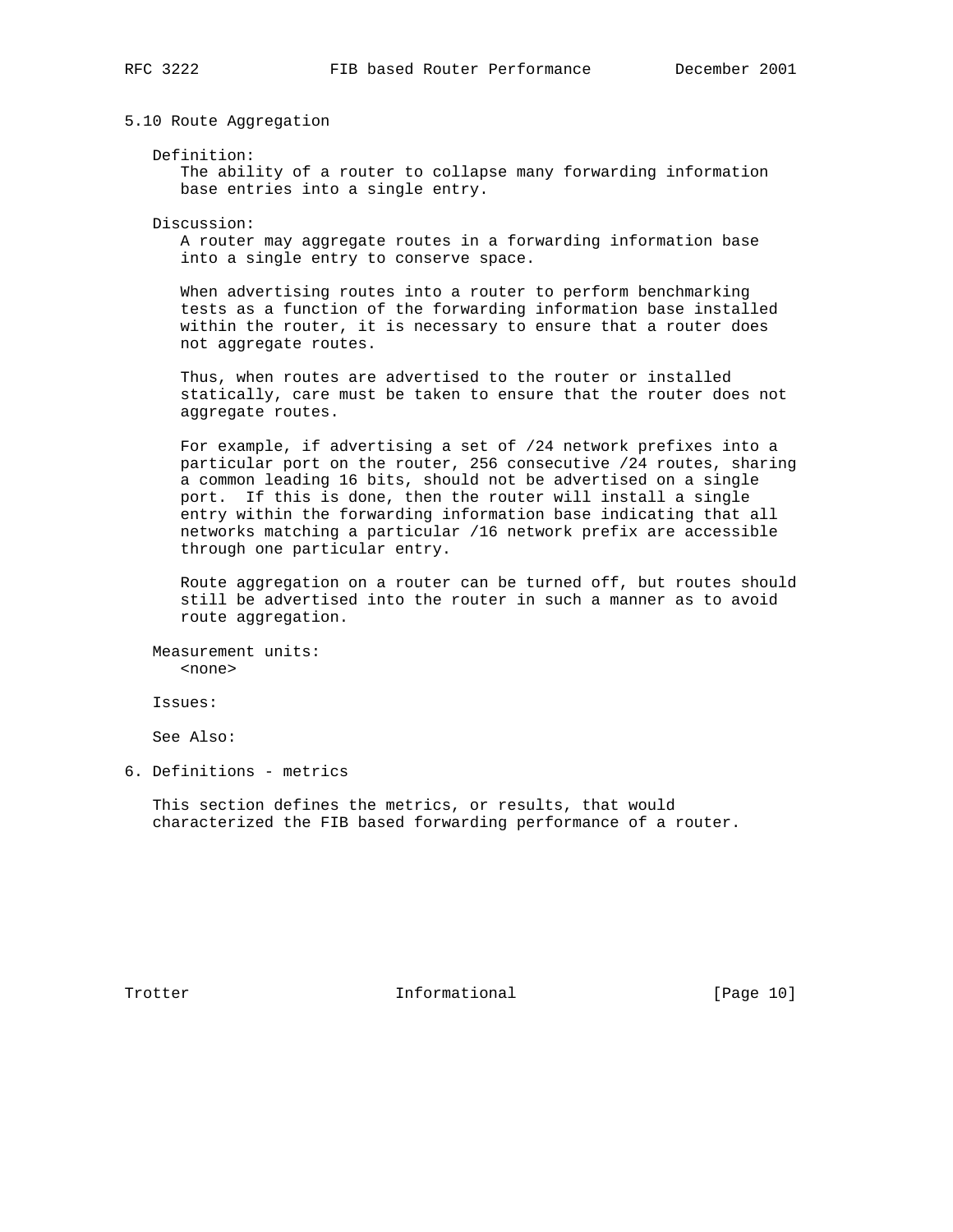6.1 Maximum Forwarding Information Base Size

#### Definition:

 The maximum number of forwarding information base entries that can be supported within the forwarding information base. The Maximum Forwarding Information Base Size is the size over which all entries can and are used to forward traffic.

#### Discussion:

 It is useful to know the maximum forwarding information base size for a router as it will be an indicator of the ability of the router to function within the given application space, and whether the router will be able to handle projected network growth.

 As a benchmarking value, it is necessary to discover this value so that performance measurements can be made up to the maximum possible forwarding information base size.

 Measurement units: Number of routes

## Issues:

 Could this value vary with the forwarding information base prefix distribution?

See Also:

 forwarding information base (5.3) forwarding information base entry (5.4) forwarding information base size (5.5) forwarding information base prefix distribution (5.7)

## 6.2 Forwarding Information Base Learning Time

## Definition:

 The time a router takes to process received routing messages, and to construct (and, possibly to distribute amongst the interface cards in the router) the forwarding information base. This is measured from the time at which a router is presented with the first routing message, through to when it can forward packets using any entry in the forwarding information base.

# Discussion:

 It takes time for a router to construct its forwarding information base. A router needs to process received routing packets, build the routing information database, select the best paths, build the forwarding information base and then possibly distribute the

Trotter 10 Informational [Page 11]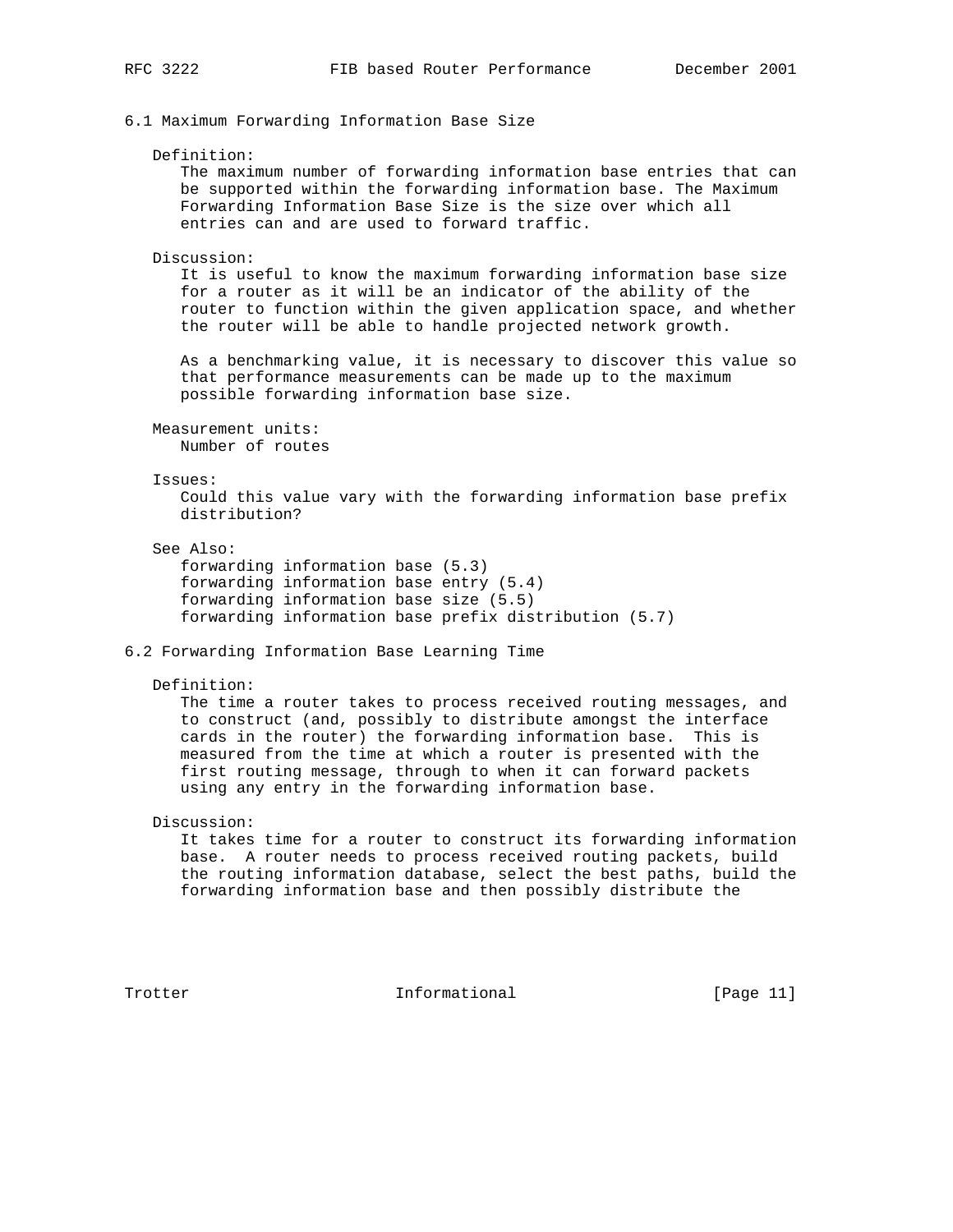forwarding information base or a subset thereof to the interface cards. This entire process can take several minutes with very large forwarding information bases.

 When performing benchmarking tests that take the forwarding information base into account, time must be allocated for the router to process the routing information and to install the complete forwarding information base within itself, before performance measurements are made.

 Measurement units: Prefixes per second.

Issues:

```
 See Also:
    forwarding information base (5.3)
```
6.3 Forwarding Information Base-dependent Throughput

 Definition: Throughput, as defined in [3], used in a context where the forwarding information base influences the throughput.

Discussion:

 This definition for FIB-dependent throughput is added to distinguish the context of this measurement from that defined in [3].

 Measurement units: See [3].

Issues:

```
 See Also:
    forwarding information base-dependent latency (6.4)
    forwarding information base-dependent frame loss rate (6.5)
```
6.4 Forwarding Information Base-dependent Latency

Definition:

 Latency, as defined in [3], used in a context where the forwarding information base influences the throughput.

# Discussion: This definition for FIB-dependent latency is added to distinguish the context of this measurement from that defined in [3].

Trotter 10 Informational [Page 12]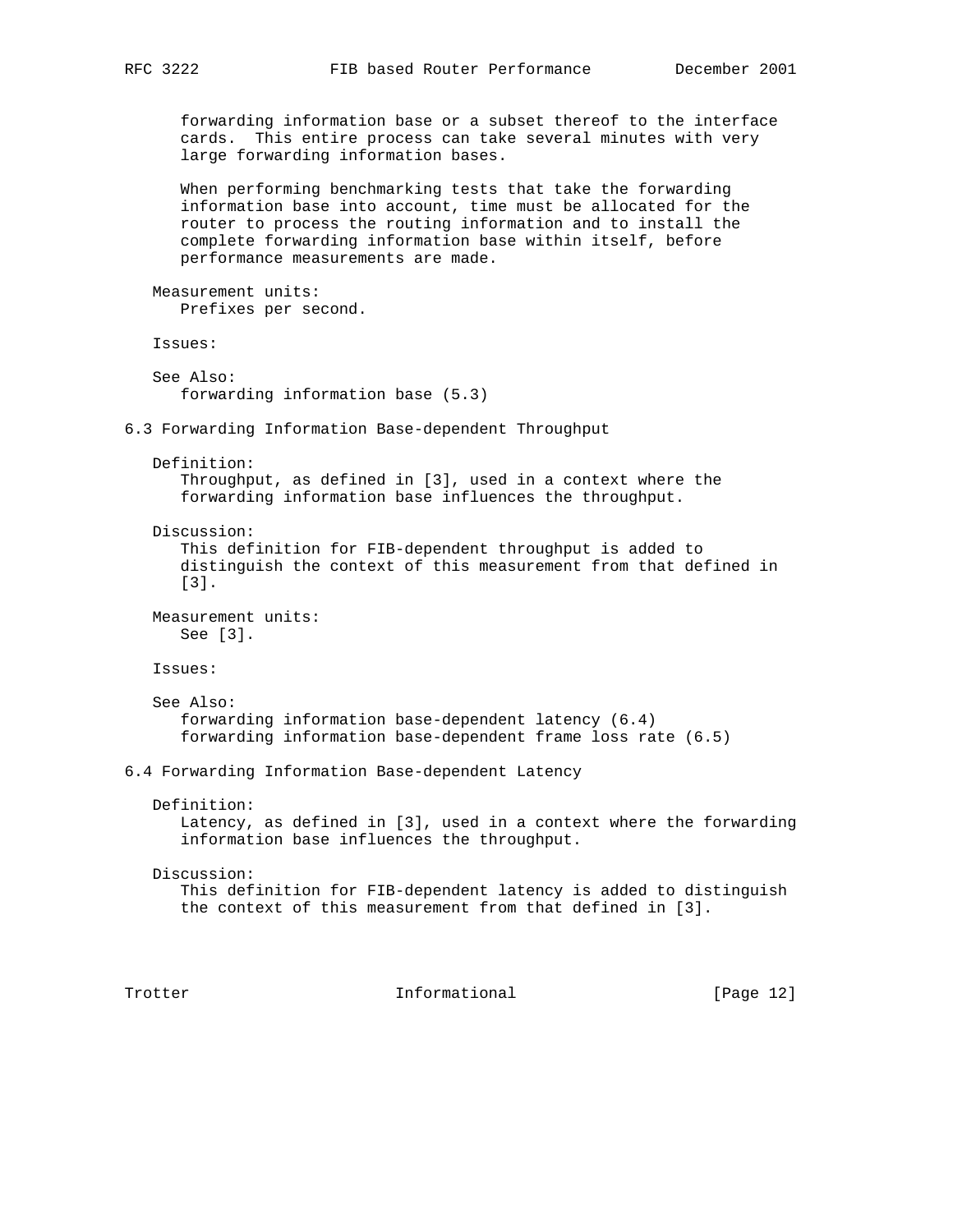Measurement units: See [3]. Issues: See Also: forwarding information base-dependent throughput (6.3) forwarding information base-dependent frame loss rate (6.5) 6.5 Forwarding Information Base-dependent Frame Loss Rate Definition: Frame Loss Rate, as defined in [3], used in a context where the forwarding information base influences the throughput. Discussion: This definition for FIB-dependent frame loss rate is added to distinguish the context of this measurement from that defined in [3]. Measurement units: See [3]. Issues: See Also: forwarding information base-dependent throughput (6.3) forwarding information base-dependent latency (6.4) 7. Security Considerations As this document is solely for the purpose of providing metric methodology and describes neither a protocol nor a protocols implementation, there are no security considerations associated with this document. 8. References [1] Bradner, S., "The Internet Standards Process -- Revision 3", BCP 9, RFC 2026, October 1996. [2] Bradner, S. and J. McQuaid, "Benchmarking Methodology for Network Interconnect Devices", RFC 2544, March 1999. [3] Bradner, S., "Benchmarking Terminology for Network Interconnection Devices", RFC 1242, July 1991. Trotter 1. Informational [Page 13]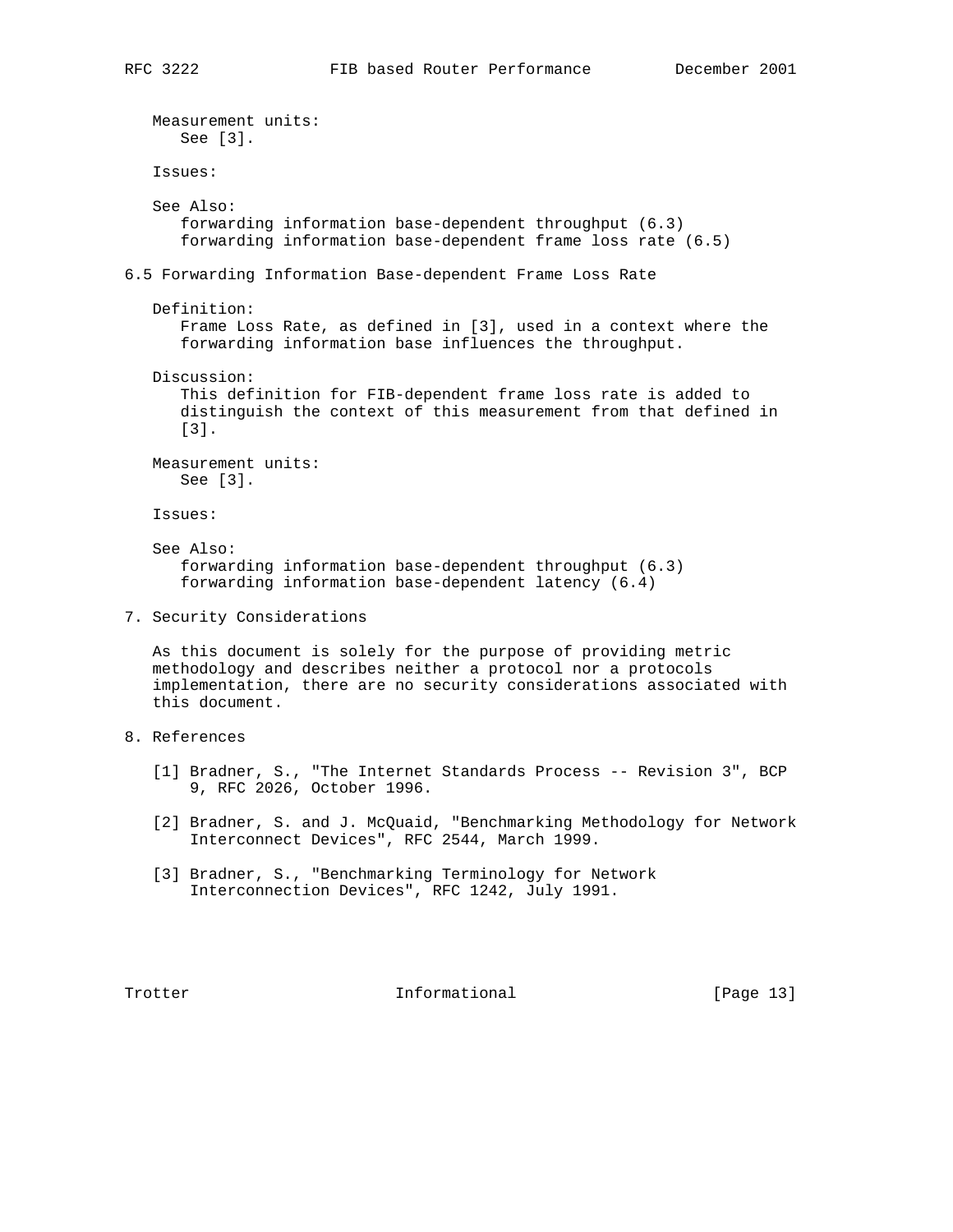- [4] Baker, F., "Requirements for IP Version 4 Routers", RFC 1812, June 1995.
- 9. Author's Address

 Guy Trotter Agilent Technologies (Canada) Inc. #2500 4710 Kingsway Burnaby, British Columbia Canada V5H 4M2

 Phone: +1 604 454 3516 EMail: Guy\_Trotter@agilent.com

Trotter Informational [Page 14]